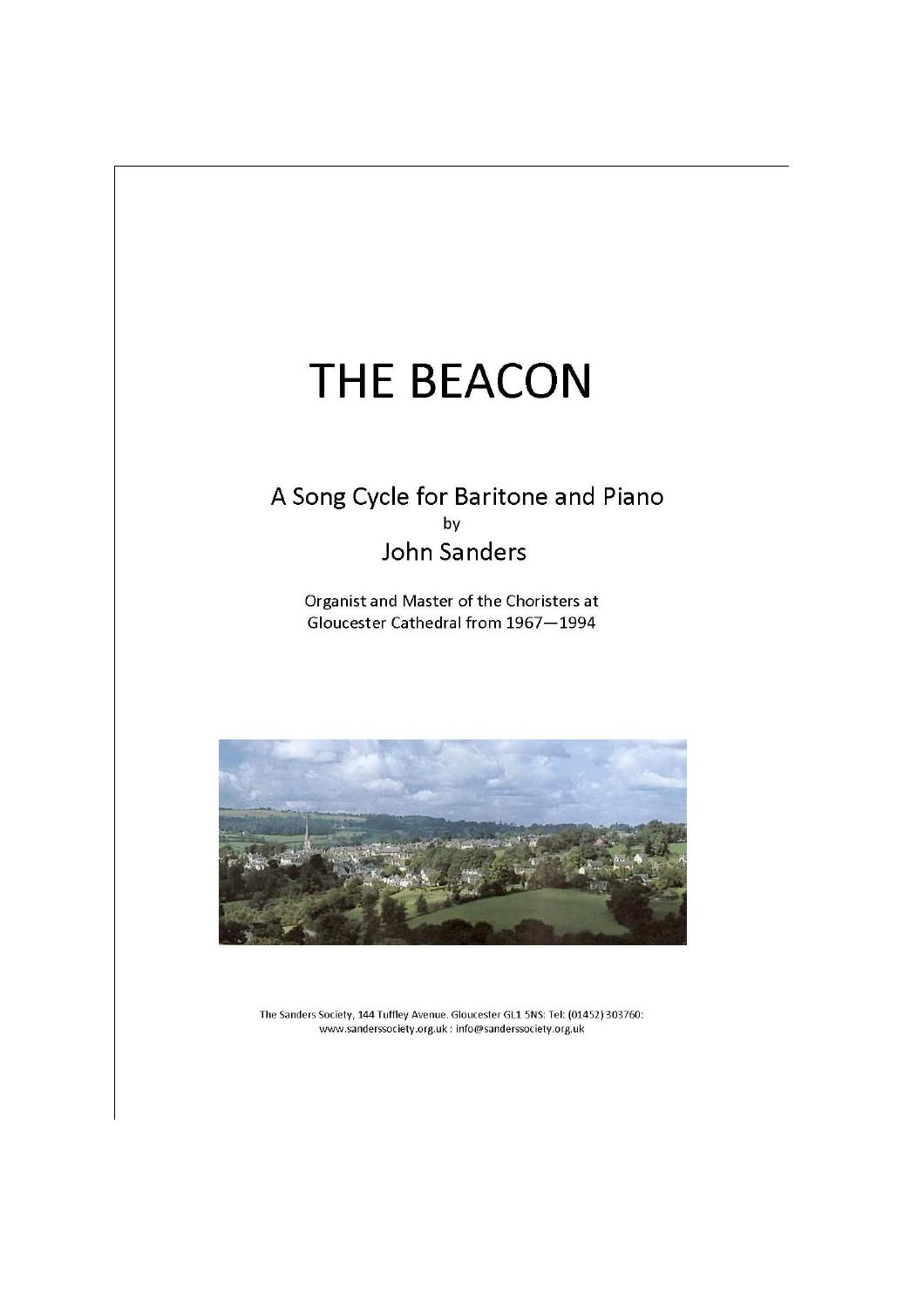#### In memory of C.W. Orr

Dedicated to Jim and Jane Hoyland With grateful thanks for all their Kindness and support over so many years

Commissioned by Dr James Hoyland for performance at The Painswick Festival on Friday 30th July 1993

> Performed by Brian Rayner-Cook and Julius Drake

The Sanders Society, 144 Tuffley Avenue. Gloucester GL1 5NS: Tel: (01452) 303760: www.sanderssociety.org.uk : info@sanderssociety.org.uk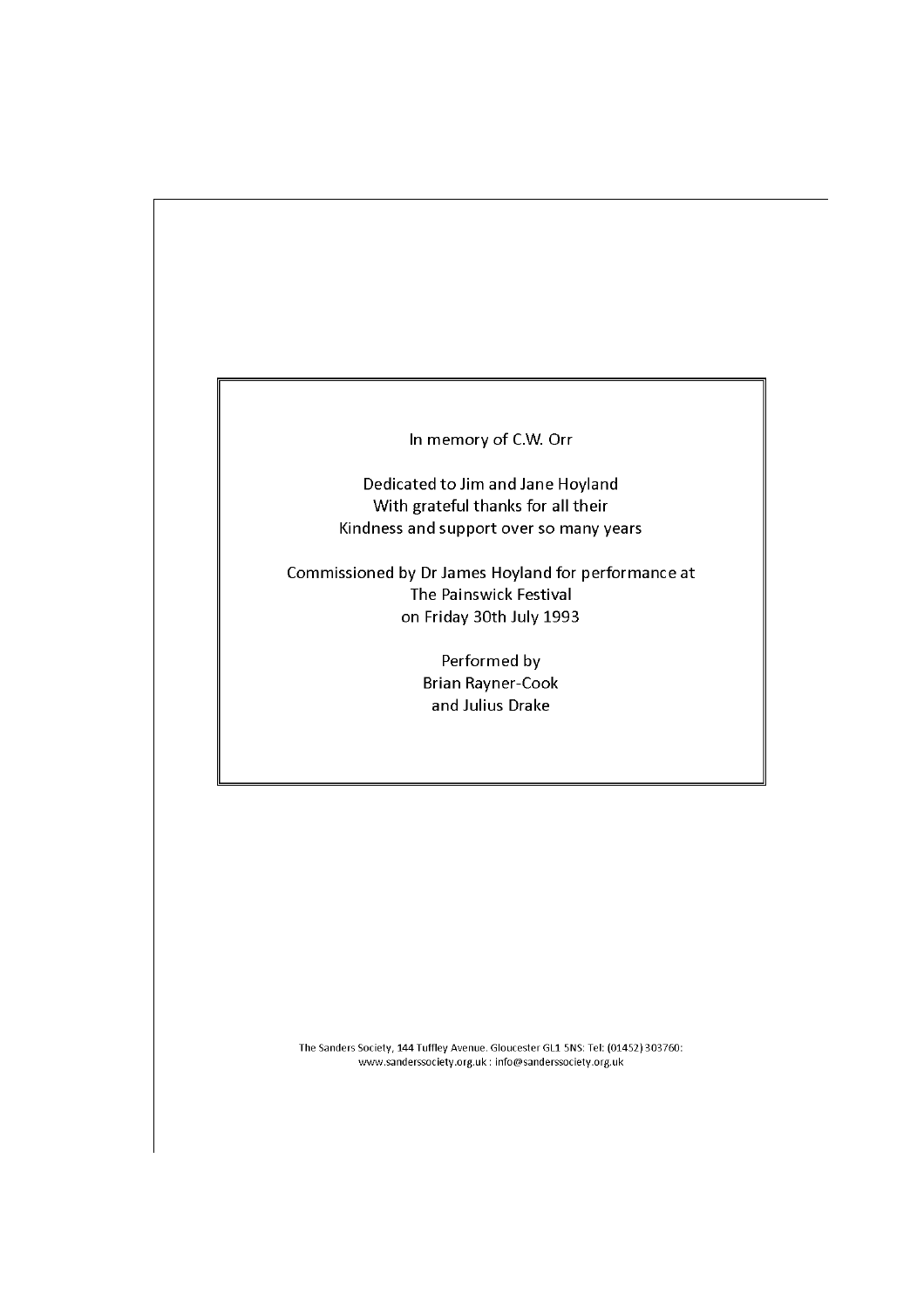### The Beacon

John Sanders (1933 - 2003)

1- On Painswick Beacon - F.W. Harvey



Copyright: Janet Sanders 2011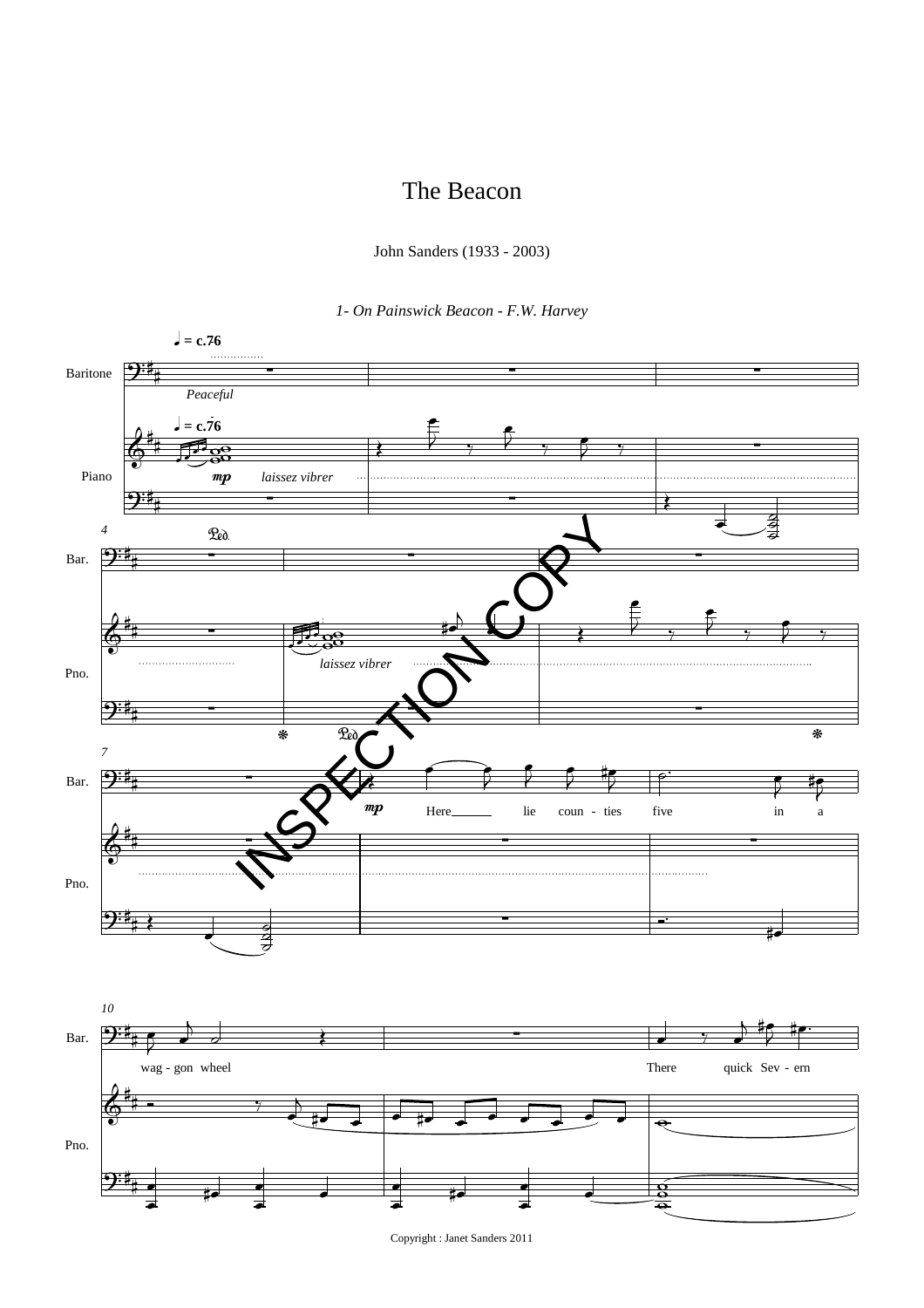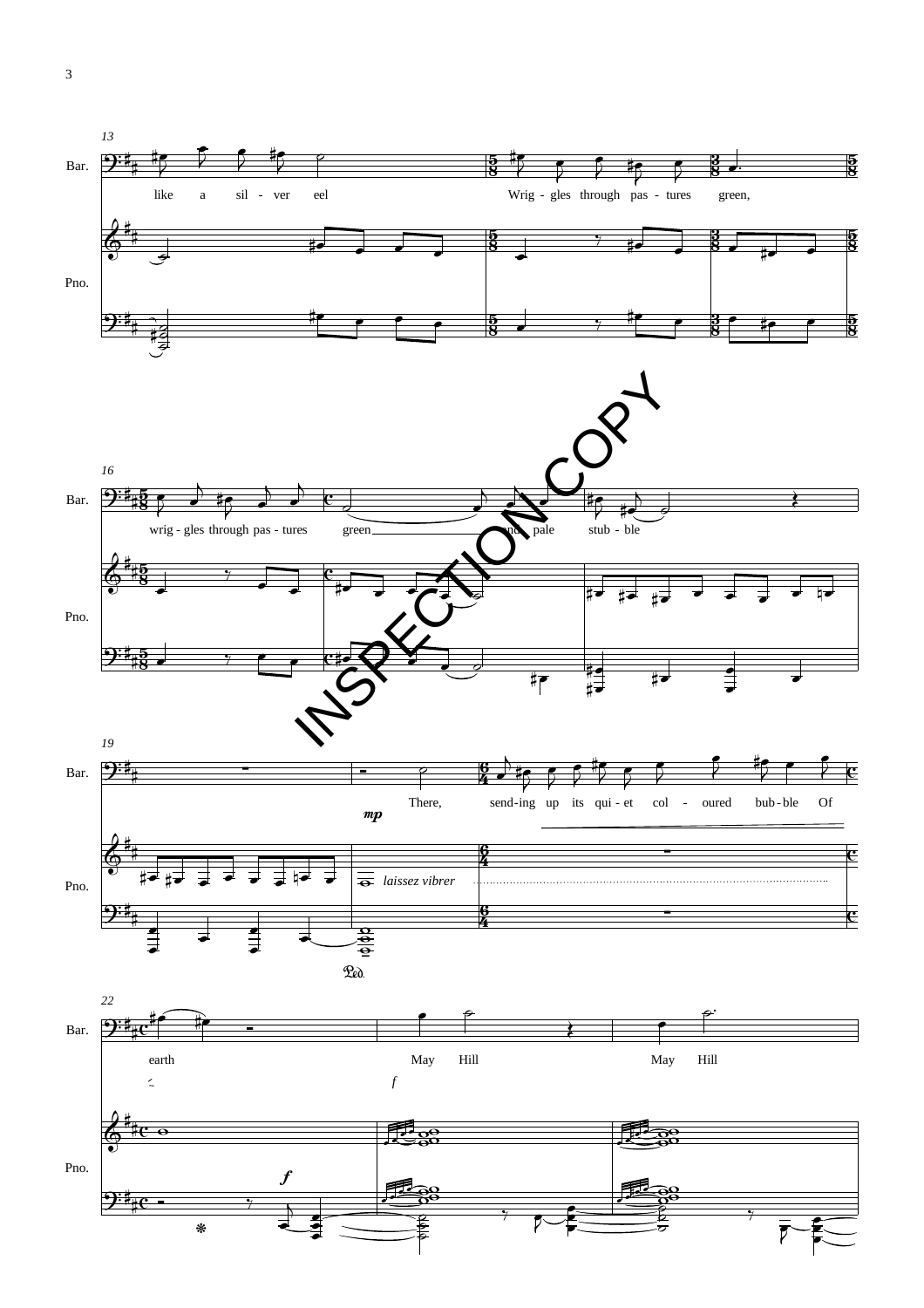





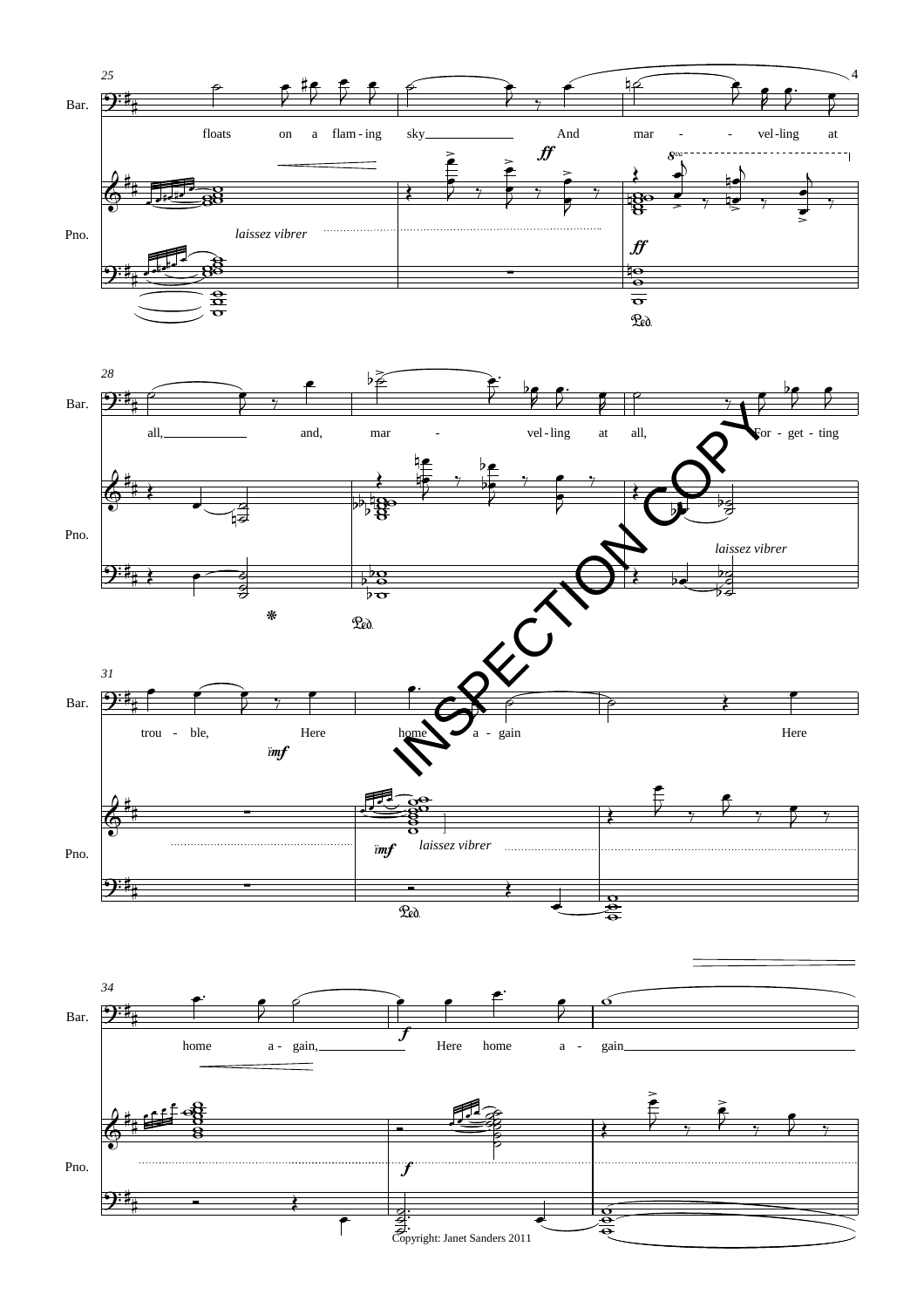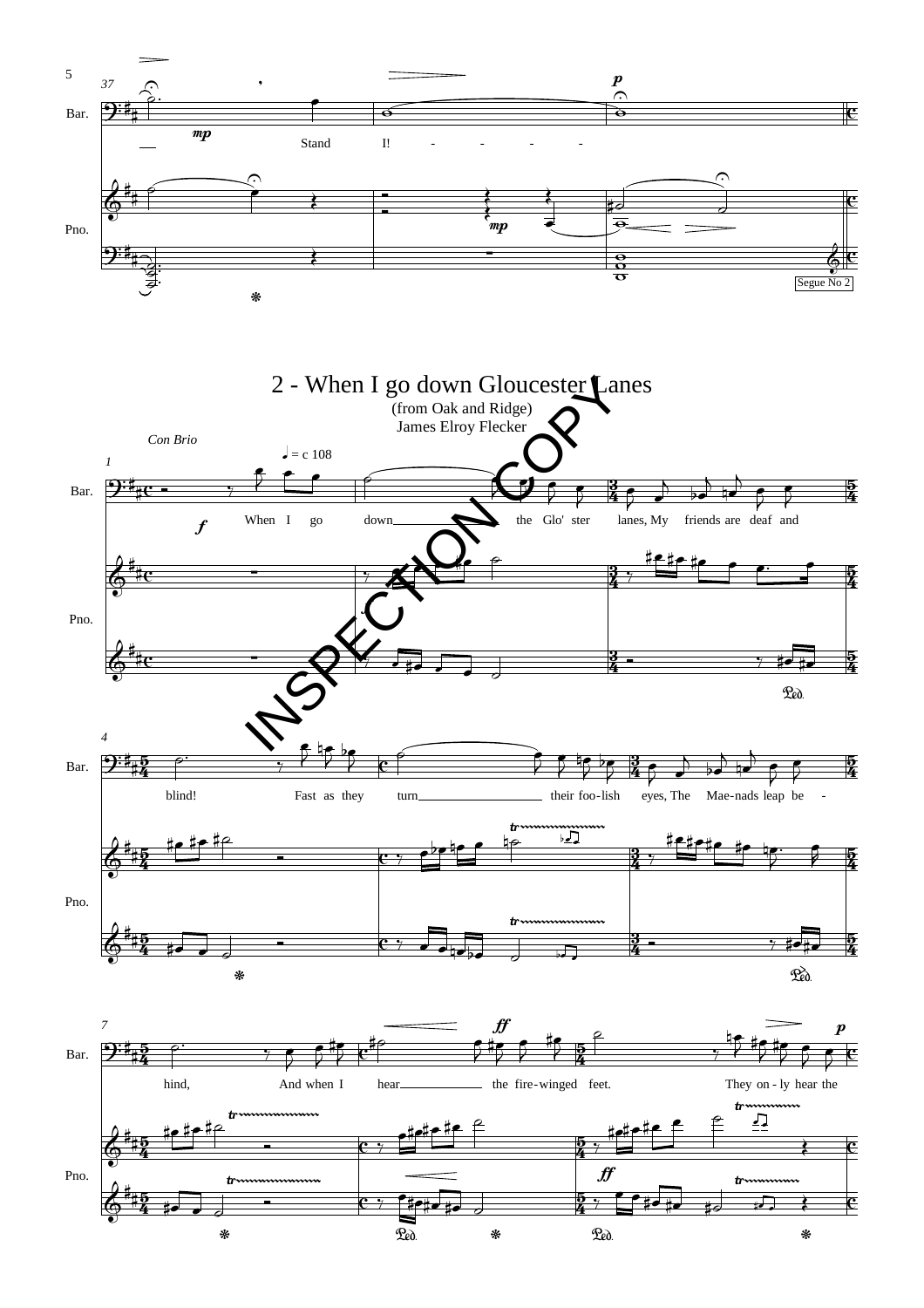

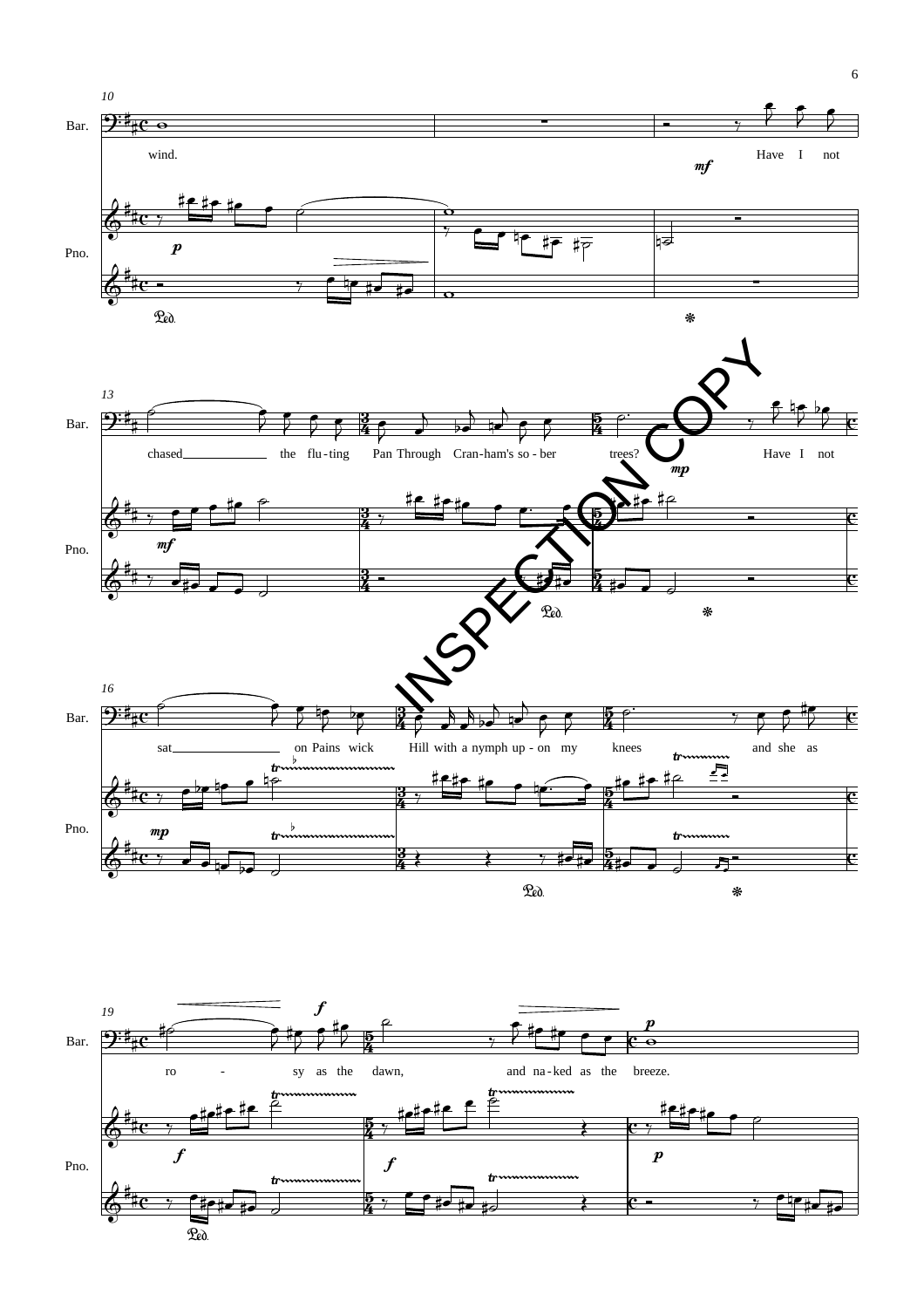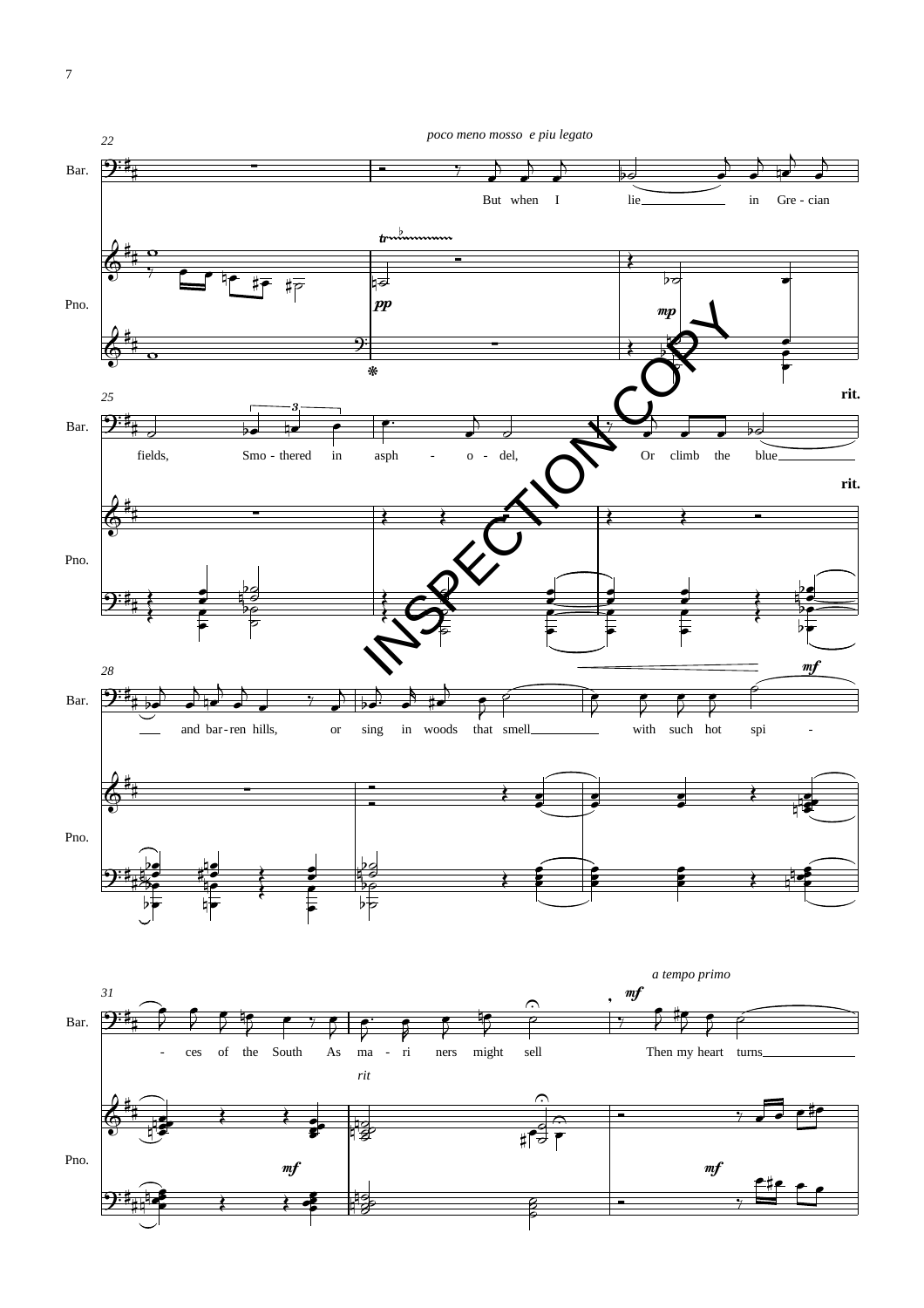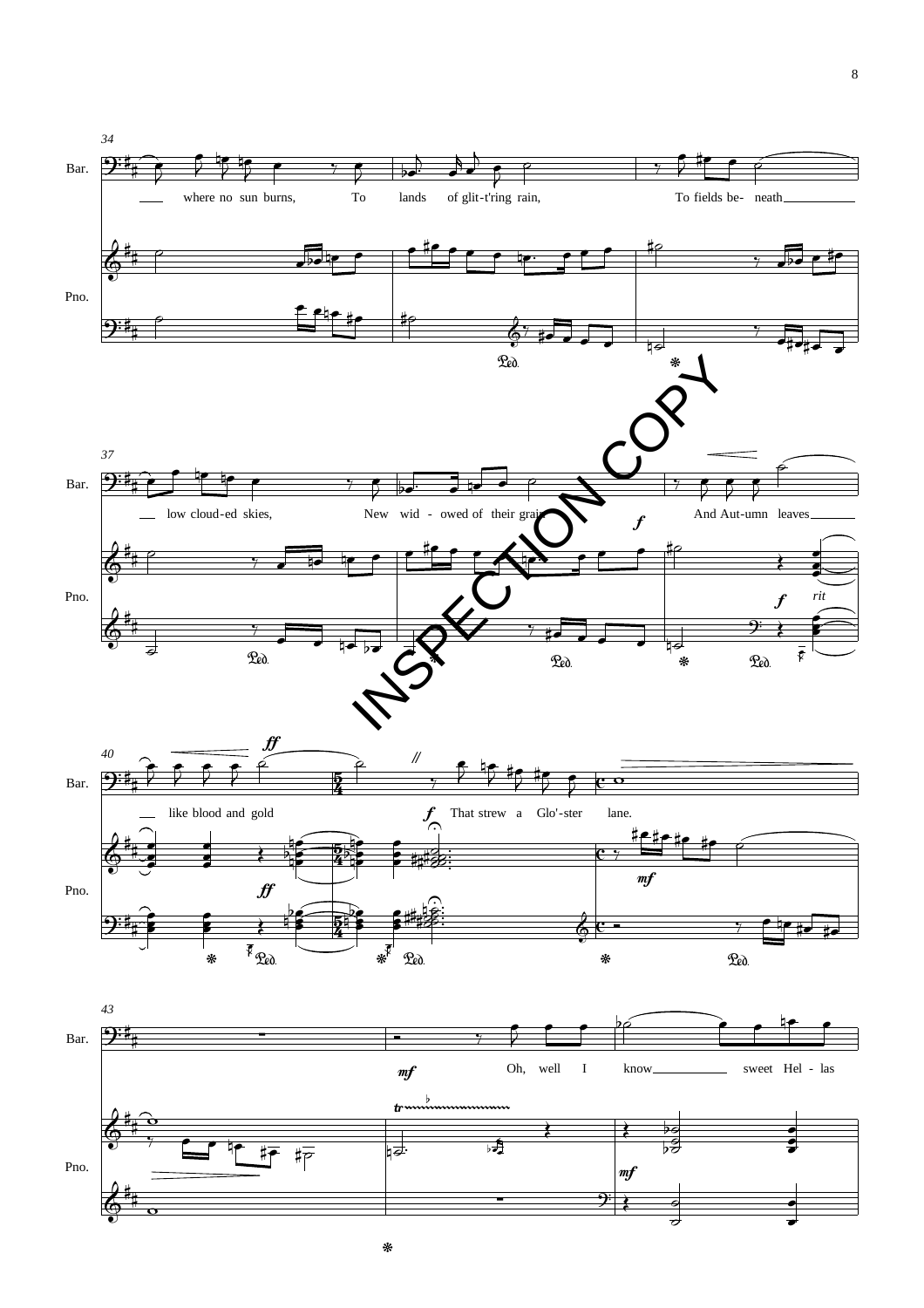

 $\overline{9}$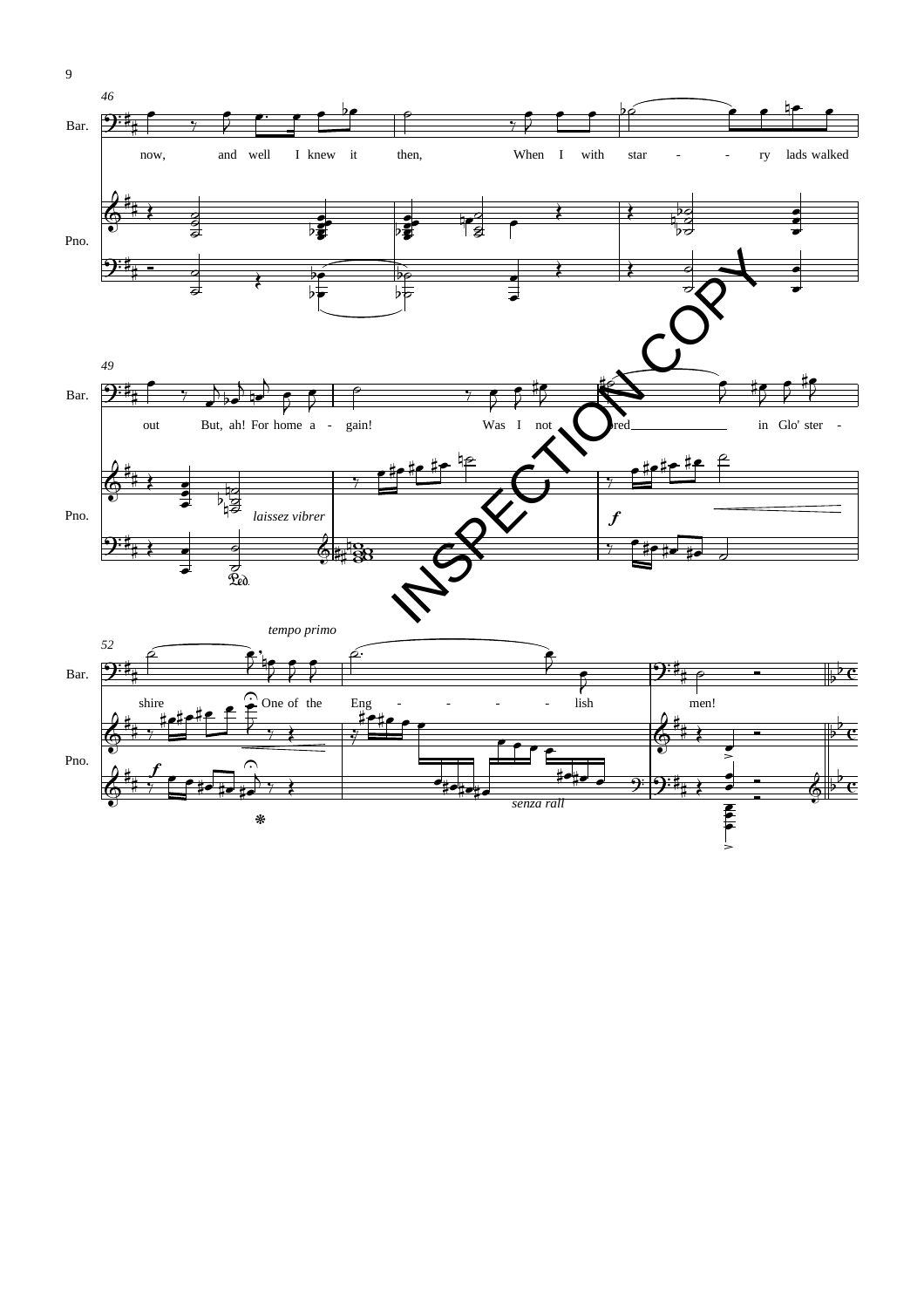

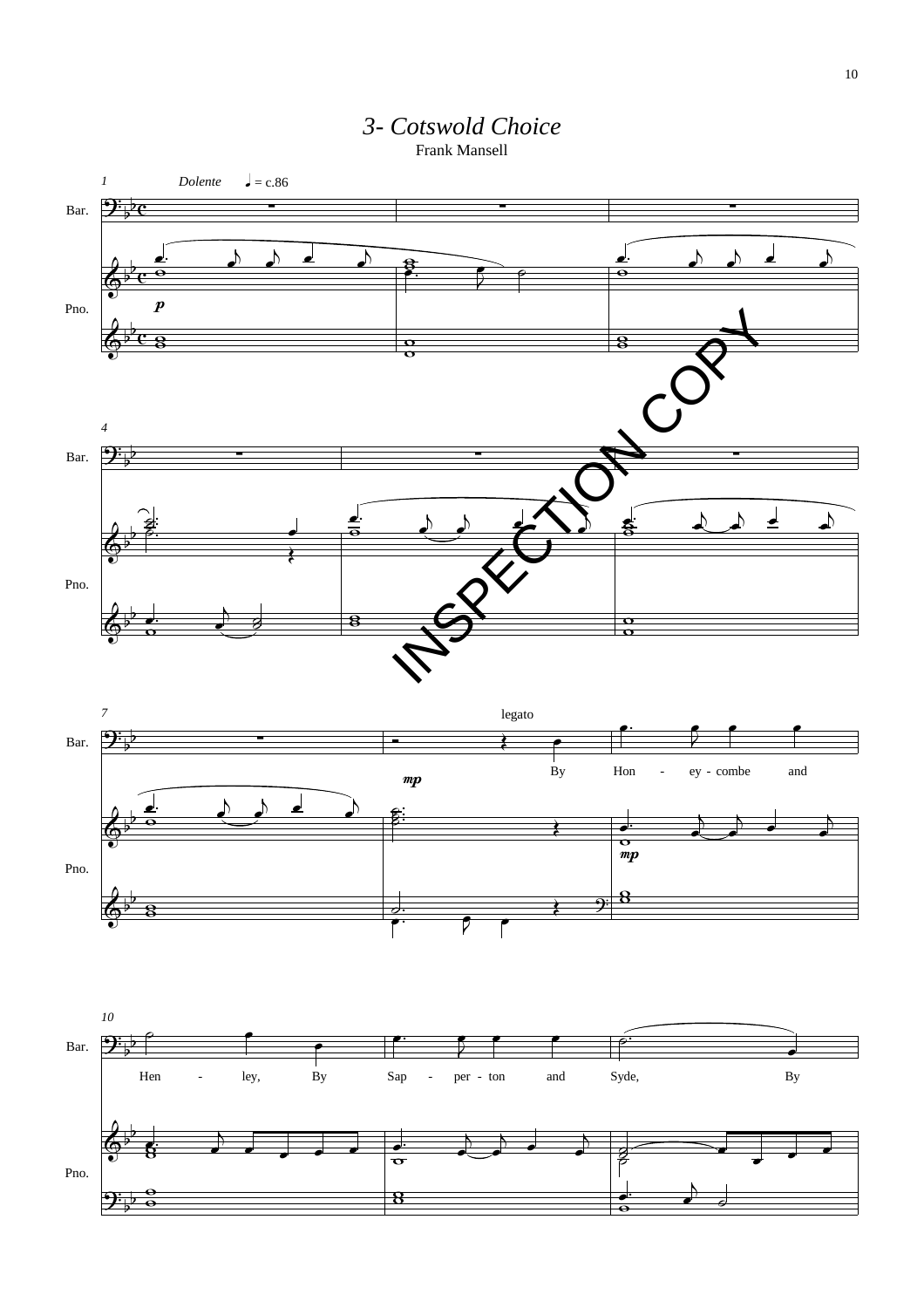



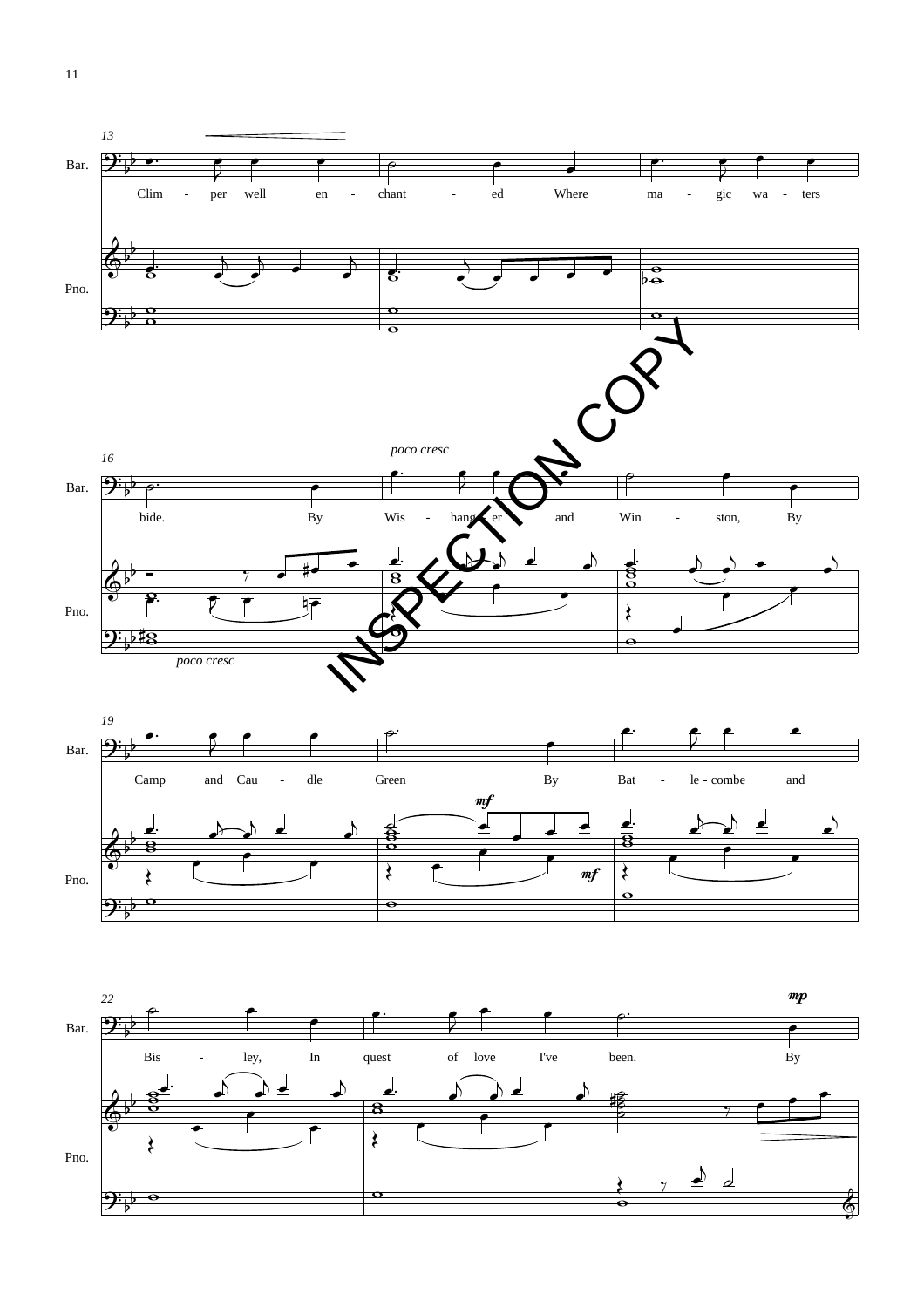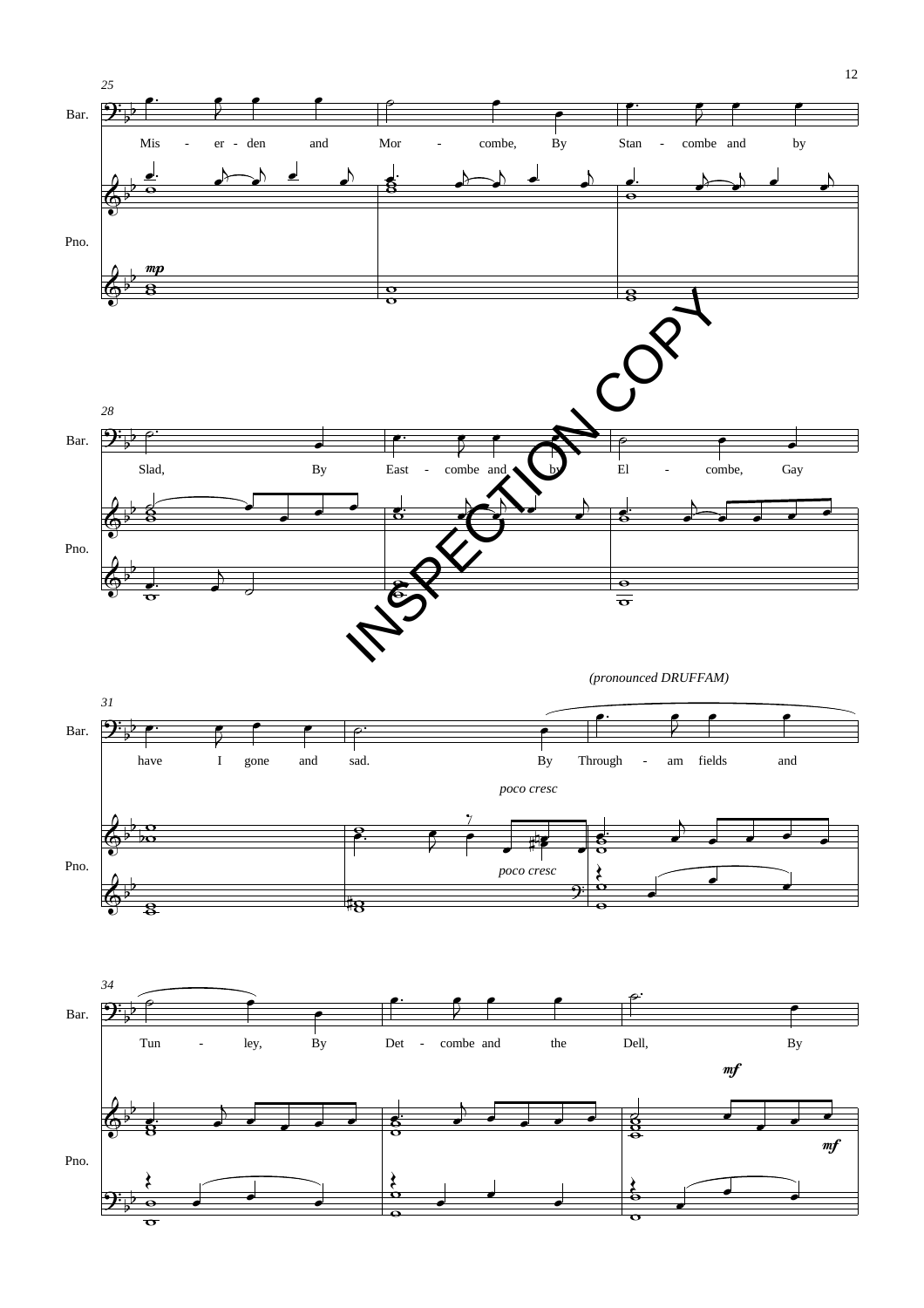



13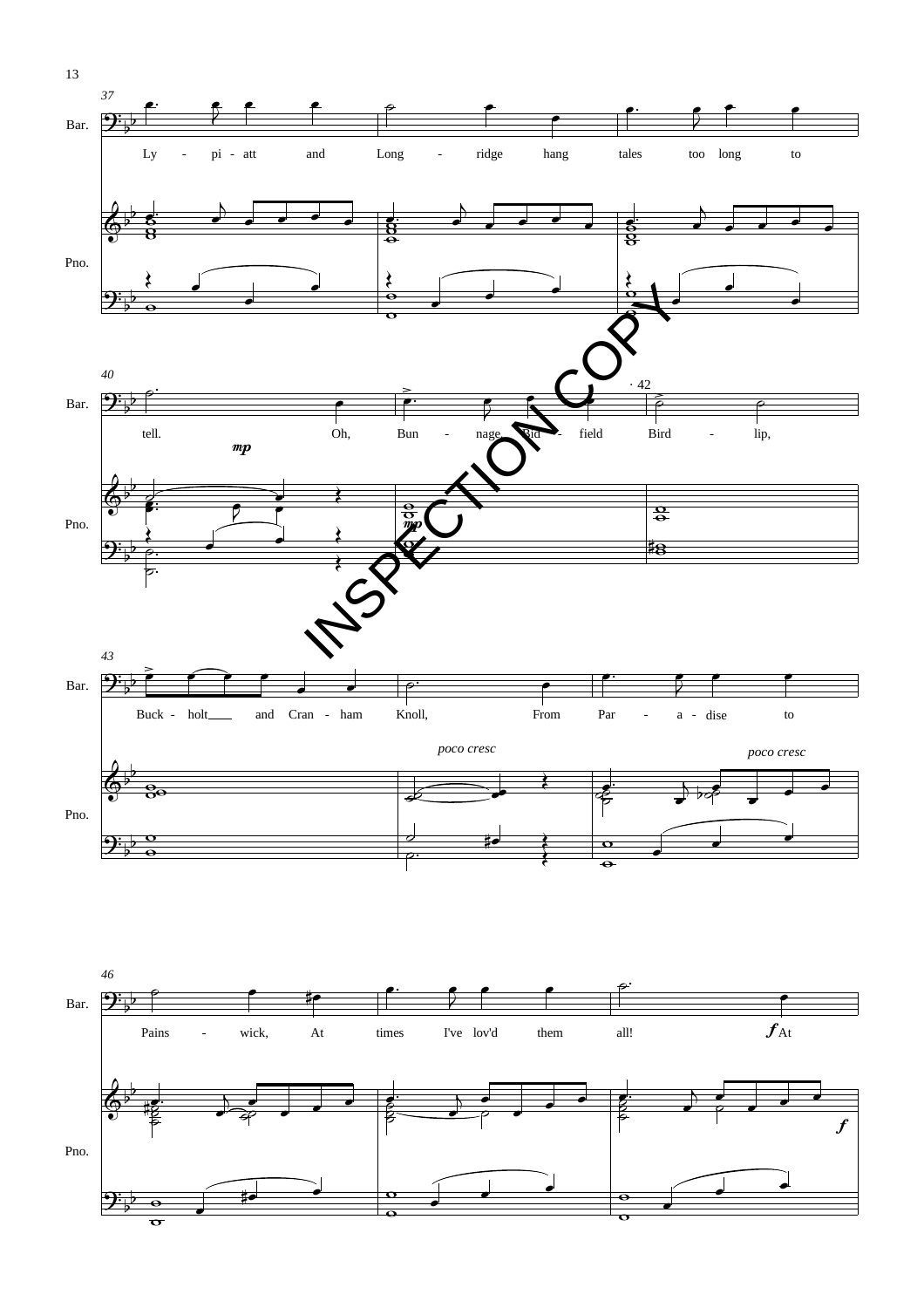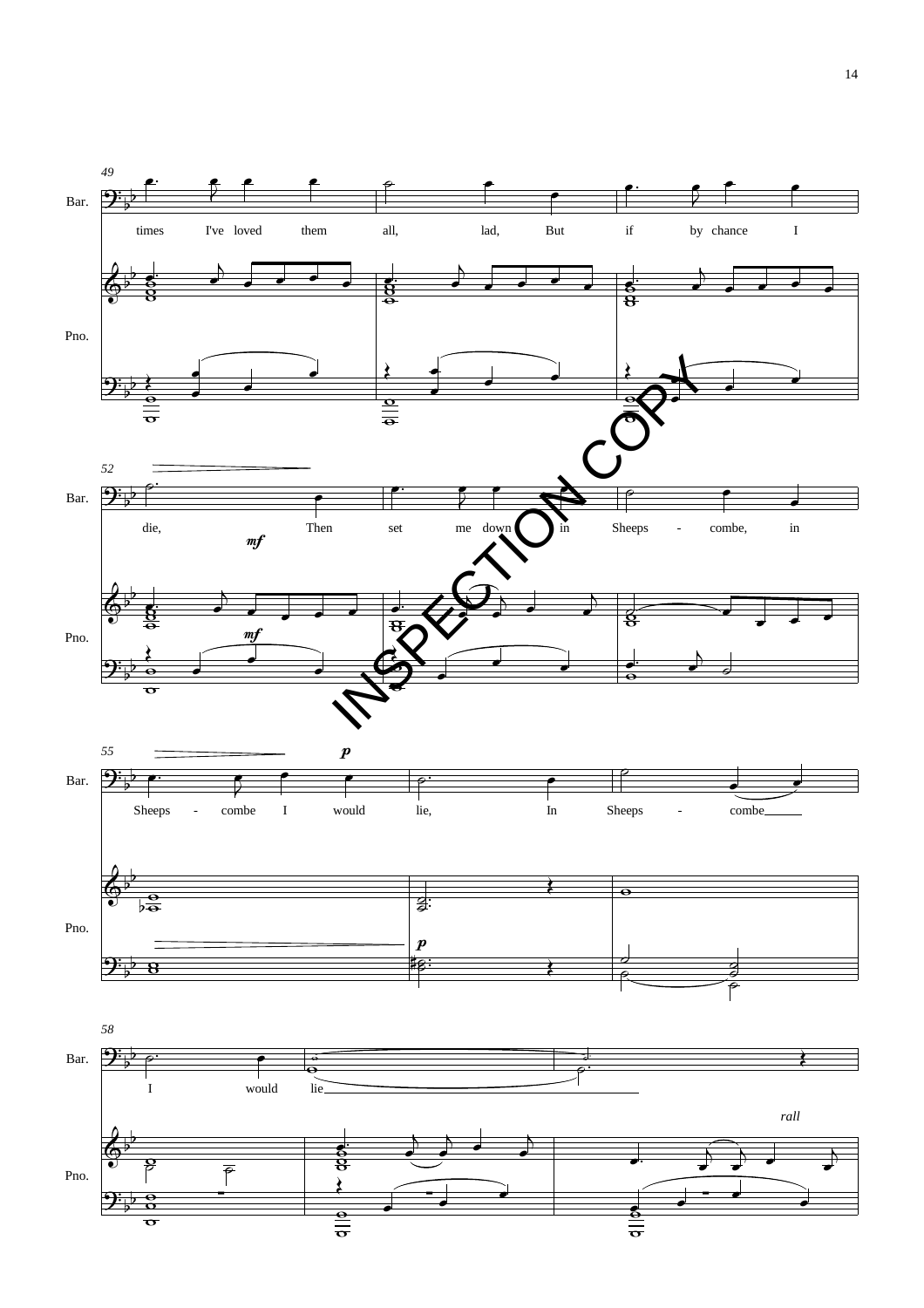## 4 - Painswick Beacon

E.R.P. Berriman

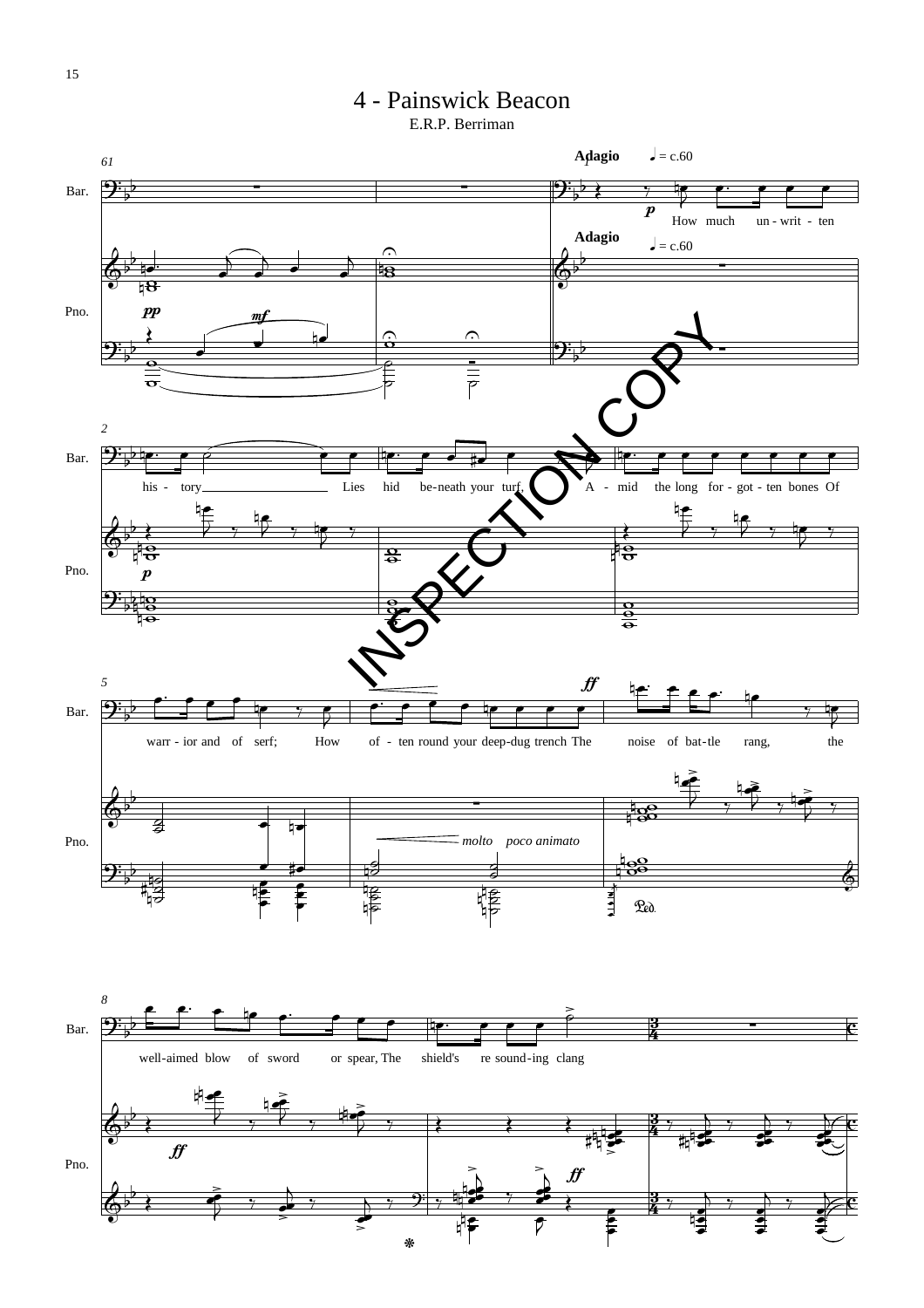



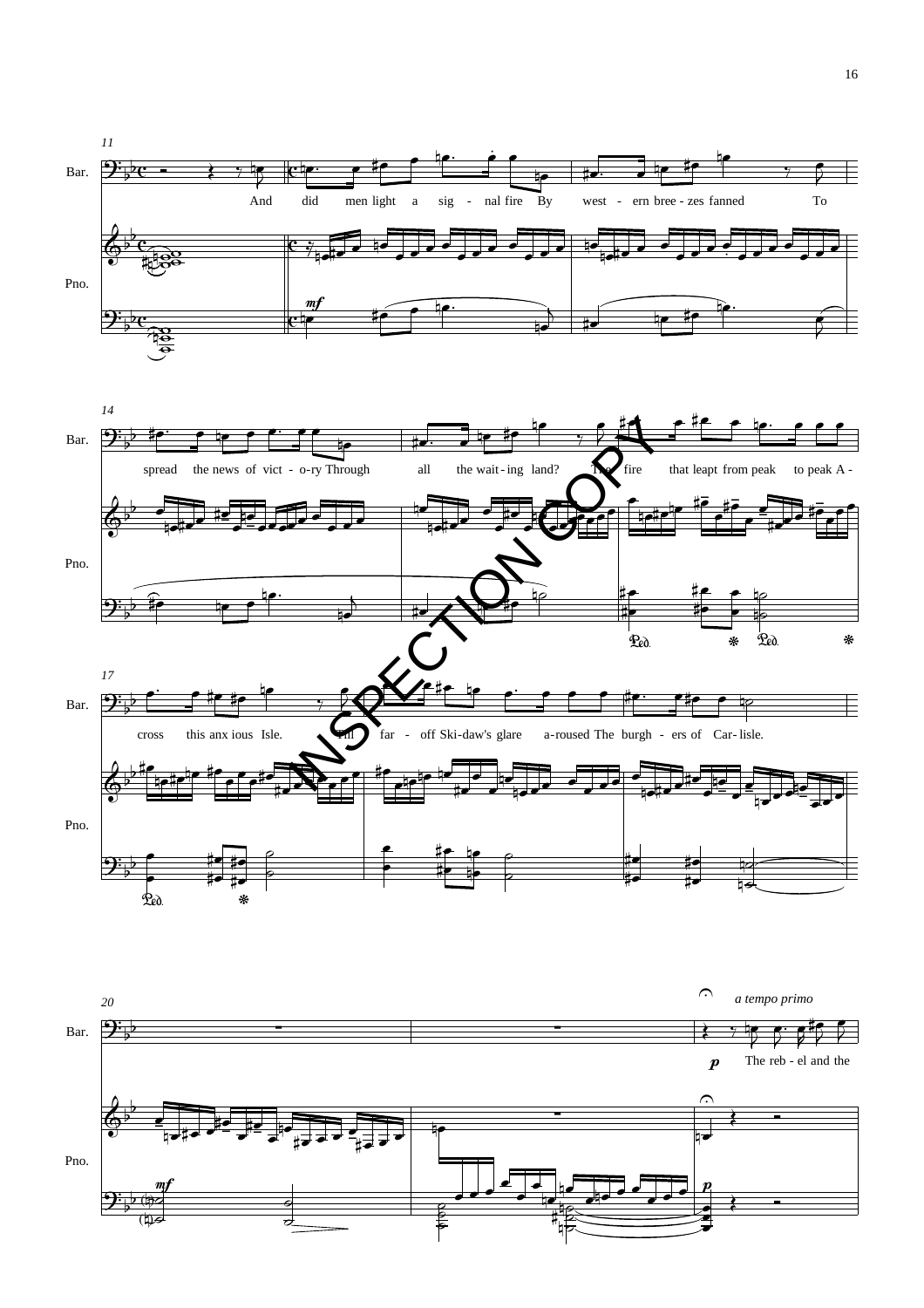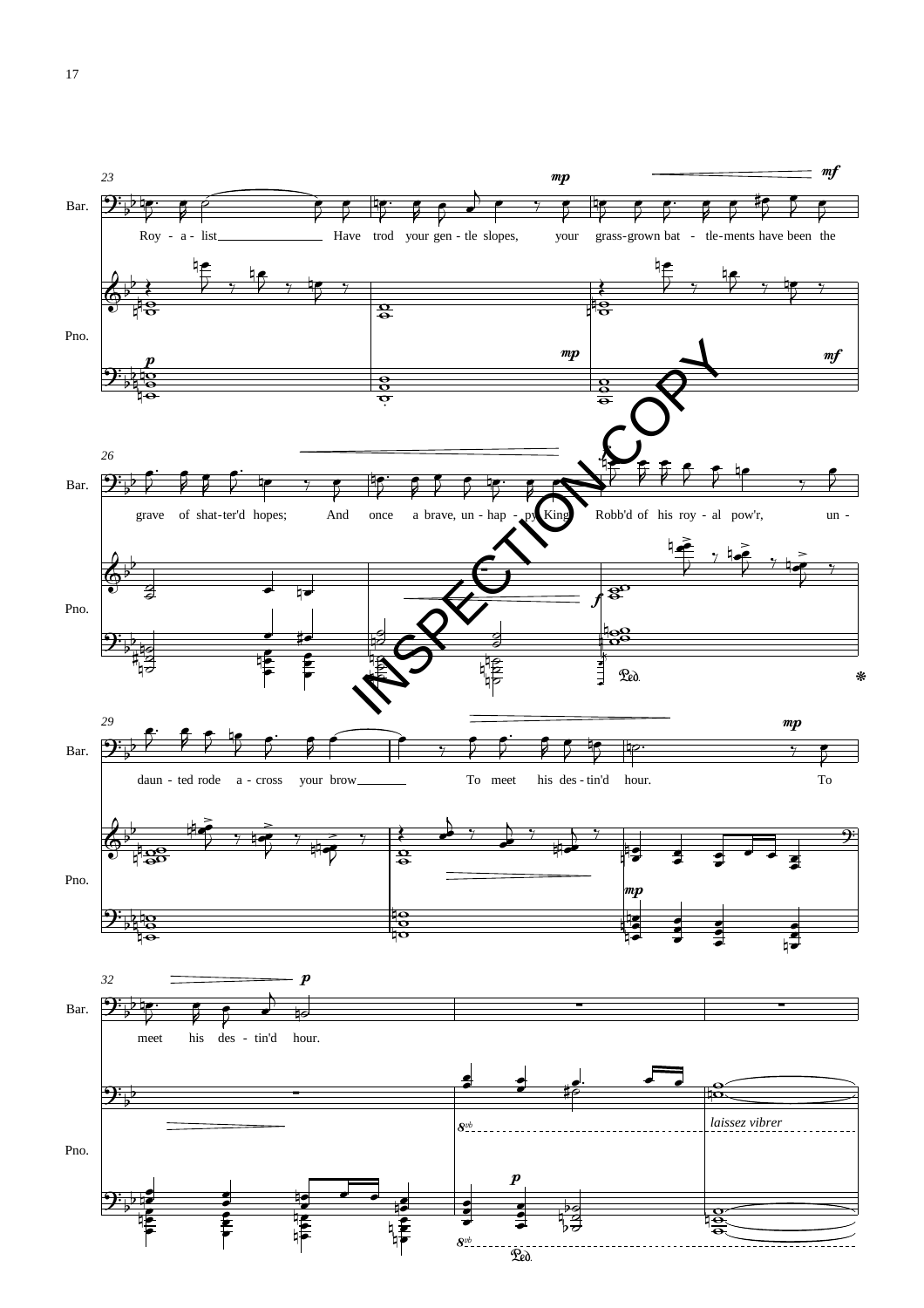